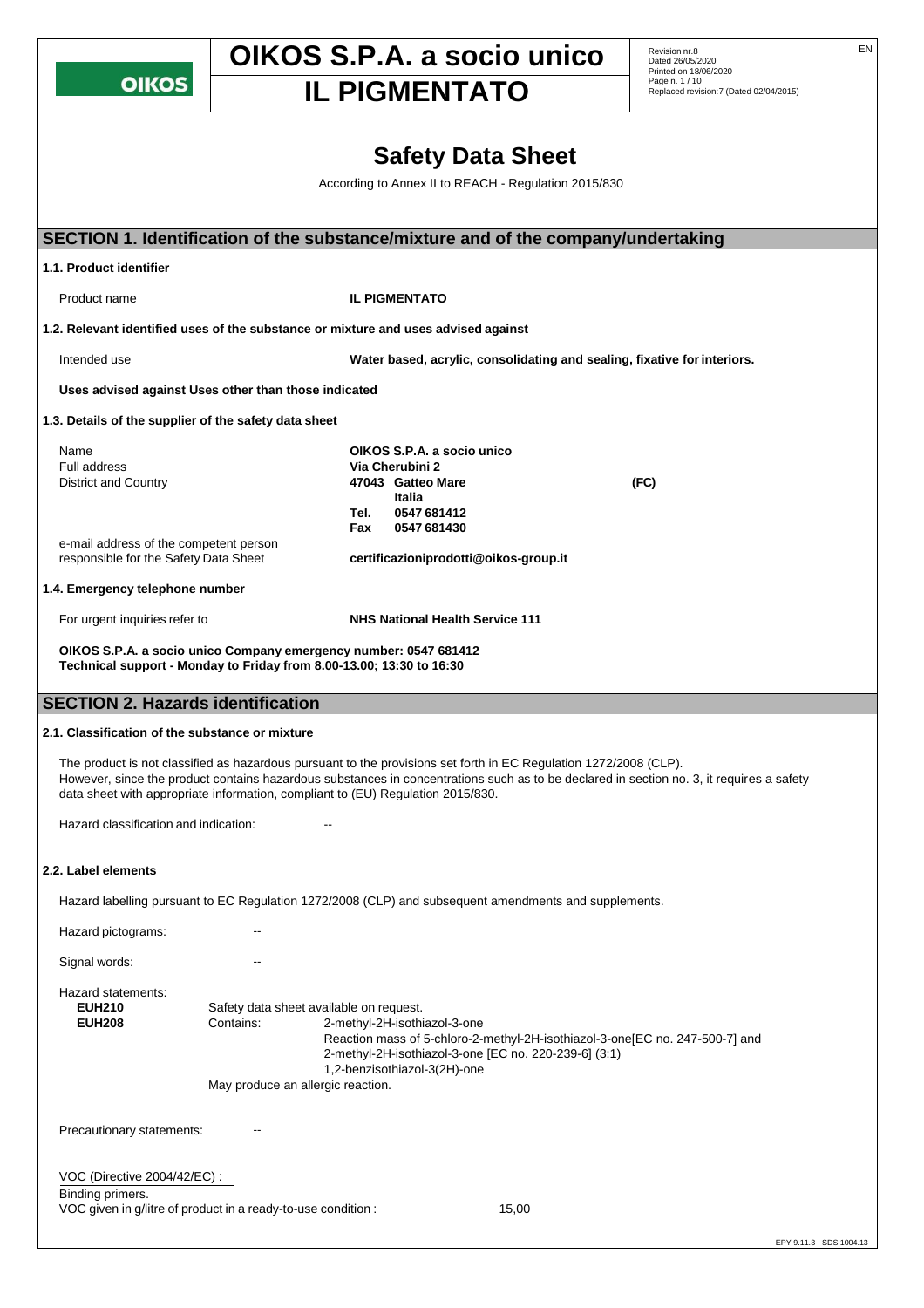## **OIKOS**

## **OIKOS S.P.A. a socio unico** Revision nr.8 **IL PIGMENTATO** Replaced revision:7 (Dated 02/04/2015)

#### **SECTION 2. Hazards identification** ... / >>

Limit value: 30,00

#### **2.3. Other hazards**

On the basis of available data, the product does not contain any PBT or vPvB in percentage greater than 0,1%.

#### **SECTION 3. Composition/information on ingredients**

#### **3.2. Mixtures**

| Contains:                    |                  |                     |                                                                                                                                                                                                           |  |  |
|------------------------------|------------------|---------------------|-----------------------------------------------------------------------------------------------------------------------------------------------------------------------------------------------------------|--|--|
| Identification               | $x =$ Conc. %    |                     | Classification 1272l2008 (CLP)                                                                                                                                                                            |  |  |
| 1,2-benzisothiazol-3(2H)-one |                  |                     |                                                                                                                                                                                                           |  |  |
| CAS                          | 2634-33-5        | $0.03 \le x < 0.05$ | Acute Tox. 2 H330, Acute Tox. 4 H302, Eye Dam. 1 H318, Skin Irrit. 2 H315,<br>Skin Sens. 1 H317, Aquatic Acute 1 H400 M=1, Aquatic Chronic 2 H411                                                         |  |  |
| EC.                          | 220-120-9        |                     |                                                                                                                                                                                                           |  |  |
| <b>INDEX</b>                 | 613-088-00-6     |                     |                                                                                                                                                                                                           |  |  |
| Reg. no.                     | 01-2120761540-60 |                     |                                                                                                                                                                                                           |  |  |
|                              |                  |                     | Reaction mass of 5-chloro-2-methyl-2H-isothiazol-3-one[EC no. 247-500-7] and 2-methyl-2H-isothiazol-3-one [EC no. 220-239-6]                                                                              |  |  |
| (3:1)                        |                  |                     |                                                                                                                                                                                                           |  |  |
| CAS                          | 55965-84-9       |                     | $0,00054 \le x < 0,0014$ Cute Tox. 1 H330, Acute Tox. 2 H310, Acute Tox. 3 H301, Skin Corr. 1B H314,<br>Eye Dam. 1 H318, Skin Sens. 1 H317, Aquatic Acute 1 H400 M=100,<br>Aquatic Chronic 1 H410 M=100   |  |  |
| EC.                          | 611-341-5        |                     |                                                                                                                                                                                                           |  |  |
| <b>INDEX</b>                 | 613-167-00-5     |                     |                                                                                                                                                                                                           |  |  |
| Reg. no.                     | 01-2120764691-48 |                     |                                                                                                                                                                                                           |  |  |
| 2-methyl-2H-isothiazol-3-one |                  |                     |                                                                                                                                                                                                           |  |  |
| CAS                          | 2682-20-4        |                     | $0,00015$ ≤ x < 0,001 Acute Tox. 2 H330, Acute Tox. 3 H301, Acute Tox. 3 H311, Skin Corr. 1 H314,<br>Eye Dam. 1 H318, Skin Sens. 1 H317, Aquatic Acute 1 H400 M=10,<br>Aquatic Chronic 1 H410 M=1, EUH071 |  |  |
| EC.<br><b>INDEX</b>          | 220-239-6        |                     |                                                                                                                                                                                                           |  |  |
| Reg. no.                     | 01-2120764690-50 |                     |                                                                                                                                                                                                           |  |  |

The full wording of hazard (H) phrases is given in section 16 of the sheet.

#### **SECTION 4. First aid measures**

#### **4.1. Description of first aid measures**

EYES: Remove contact lenses, if present. Wash immediately with plenty of water for at least 30-60 minutes, opening the eyelids fully. Get medical advice/attention.

SKIN: Remove contaminated clothing. Rinse skin with a shower immediately. Get medical advice/attention.

INGESTION: Have the subject drink as much water as possible. Get medical advice/attention. Do not induce vomiting unless explicitly authorised by a doctor.

INHALATION: Get medical advice/attention immediately. Remove victim to fresh air, away from the accident scene. If the subject stops breathing, administer artificial respiration. Take suitable precautions for rescue workers.

#### **4.2. Most important symptoms and effects, both acute and delayed**

Specific information on symptoms and effects caused by the product are unknown.

#### **4.3. Indication of any immediate medical attention and special treatment needed**

Information not available

#### **SECTION 5. Firefighting measures**

#### **5.1. Extinguishing media**

SUITABLE EXTINGUISHING EQUIPMENT The extinguishing equipment should be of the conventional kind: carbon dioxide, foam, powder and water spray. UNSUITABLE EXTINGUISHING EQUIPMENT None in particular.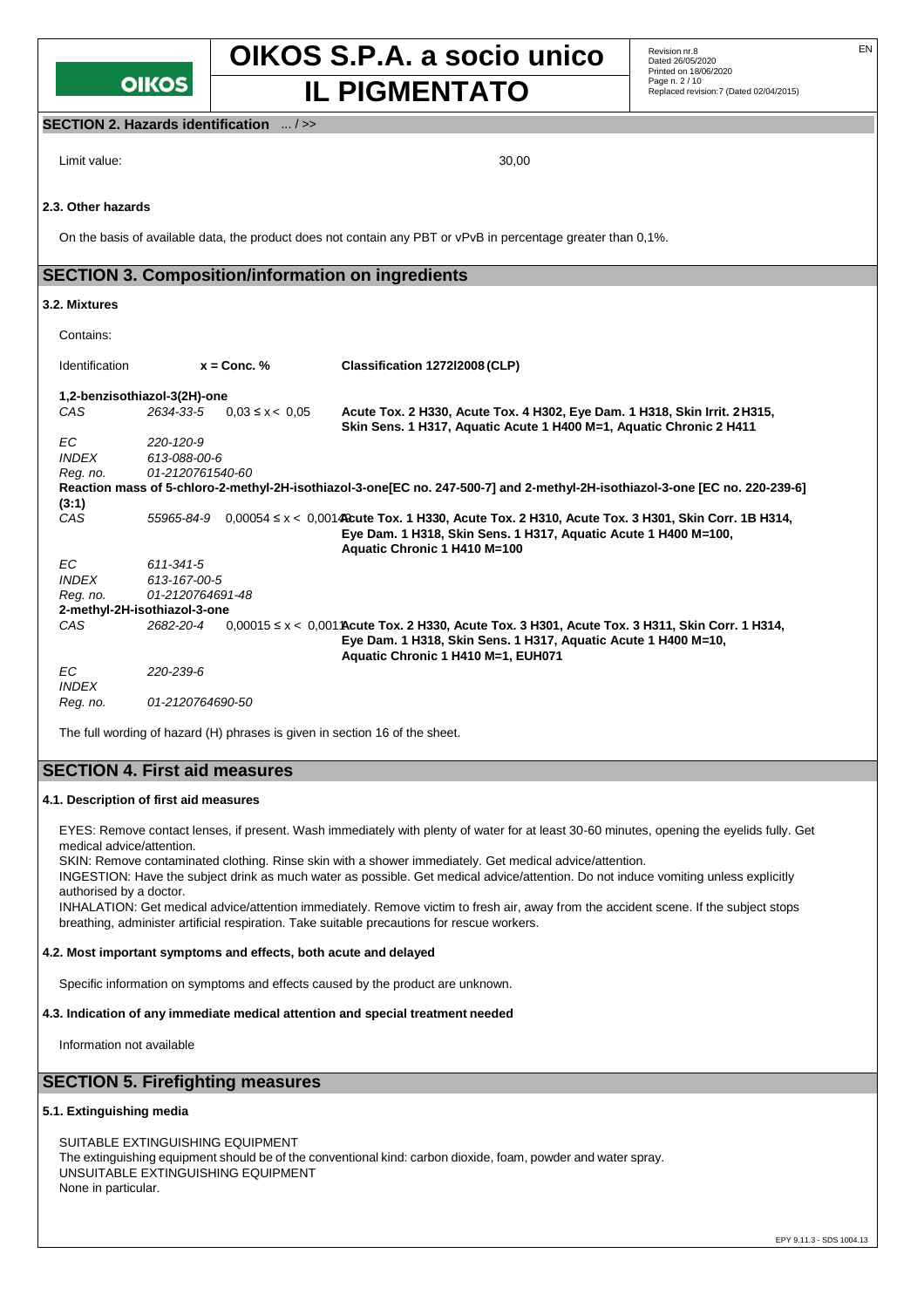

#### **SECTION 5. Firefighting measures** ... / >>

#### **5.2. Special hazards arising from the substance or mixture**

HAZARDS CAUSED BY EXPOSURE IN THE EVENT OF FIRE Do not breathe combustion products.

#### **5.3. Advice for firefighters**

GENERAL INFORMATION

Use jets of water to cool the containers to prevent product decomposition and the development of substances potentially hazardous for health. Always wear full fire prevention gear. Collect extinguishing water to prevent it from draining into the sewer system. Dispose of contaminated water used for extinction and the remains of the fire according to applicable regulations.

SPECIAL PROTECTIVE EQUIPMENT FOR FIRE-FIGHTERS

Normal fire fighting clothing i.e. fire kit (BS EN 469), gloves (BS EN 659) and boots (HO specification A29 and A30) in combination with self-contained open circuit positive pressure compressed air breathing apparatus (BS EN137).

#### **SECTION 6. Accidental release measures**

#### **6.1. Personal precautions, protective equipment and emergency procedures**

Block the leakage if there is no hazard.

Wear suitable protective equipment (including personal protective equipment referred to under Section 8 of the safety data sheet) to prevent any contamination of skin, eyes and personal clothing. These indications apply for both processing staff and those involved in emergency procedures.

#### **6.2. Environmental precautions**

The product must not penetrate into the sewer system or come into contact with surface water or ground water.

#### **6.3. Methods and material for containment and cleaning up**

Collect the leaked product into a suitable container. Evaluate the compatibility of the container to be used, by checking section 10. Absorb the remainder with inert absorbent material.

Make sure the leakage site is well aired. Contaminated material should be disposed of in compliance with the provisions set forth in point 13.

#### **6.4. Reference to other sections**

Any information on personal protection and disposal is given in sections 8 and 13.

#### **SECTION 7. Handling and storage**

#### **7.1. Precautions for safe handling**

Before handling the product, consult all the other sections of this material safety data sheet. Avoid leakage of the product into the environment. Do not eat, drink or smoke during use. Remove any contaminated clothes and personal protective equipment before entering places in which people eat.

#### **7.2. Conditions for safe storage, including any incompatibilities**

Store only in the original container. Store the containers sealed, in a well ventilated place, away from direct sunlight. Keep containers away from any incompatible materials, see section 10 for details.

#### **7.3. Specific end use(s)**

Information not available

#### **SECTION 8. Exposure controls/personal protection**

#### **8.1. Control parameters**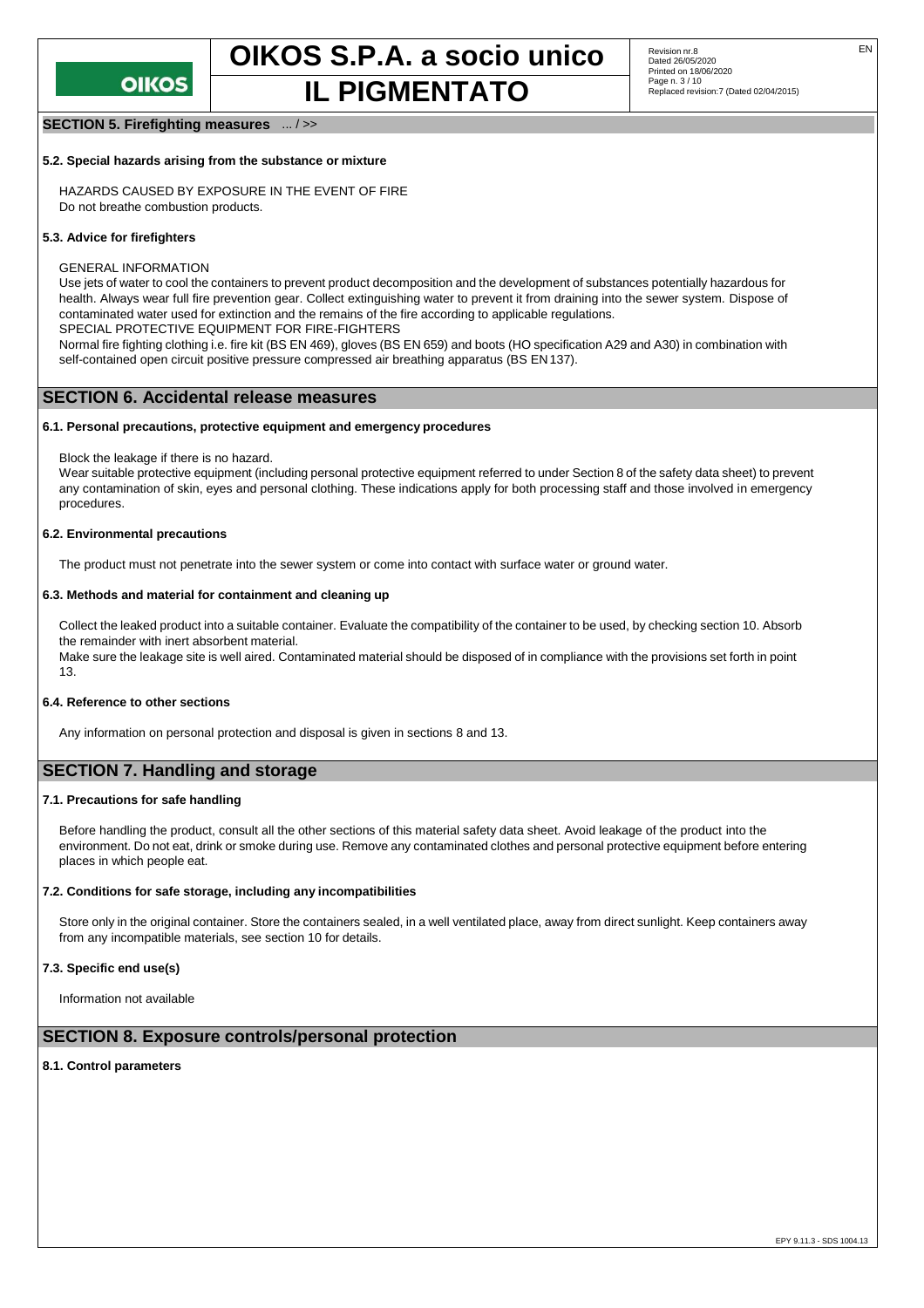

**IL PIGMENTATO** Replaced revision:7 (Dated 02/04/2015)

**SECTION 8. Exposure controls/personal protection** ... / >>

|                                                                                                                   |               |                              |               | 1,2-benzisothiazol-3(2H)-one |                    |             |               |            |
|-------------------------------------------------------------------------------------------------------------------|---------------|------------------------------|---------------|------------------------------|--------------------|-------------|---------------|------------|
| <b>Predicted no-effect concentration - PNEC</b>                                                                   |               |                              |               |                              |                    |             |               |            |
| Normal value in fresh water                                                                                       |               |                              |               |                              |                    | 4,03        | $\mu$ g/l     |            |
| Normal value in marine water                                                                                      |               |                              |               |                              |                    | 403         | nq/l          |            |
| Normal value for fresh water sediment                                                                             |               |                              |               |                              |                    | 49,9        | µg/kg         |            |
| Normal value for marine water sediment                                                                            |               |                              |               |                              |                    | 4,99        | µg/kg         |            |
| Normal value of STP microorganisms                                                                                |               |                              |               |                              |                    | 1,03        | mg/l          |            |
| Health - Derived no-effect level - DNEL I DMEL                                                                    |               |                              |               |                              |                    |             |               |            |
|                                                                                                                   |               | Effects on consumers         |               |                              | Effects on workers |             |               |            |
| Route of exposure                                                                                                 | Acute         | Acute                        | Chronic       | Chronic                      | Acute              | Acute       | Chronic       | Chronic    |
|                                                                                                                   | local         | systemic                     | local         | systemic                     | local              | systemic    | local         | systemic   |
| Inhalation                                                                                                        |               |                              |               | 1,2                          |                    |             |               | 6,81       |
|                                                                                                                   |               |                              |               | mg/m3                        |                    |             |               | mg/m3      |
|                                                                                                                   |               |                              |               |                              |                    |             |               |            |
| Skin                                                                                                              |               |                              |               | 345                          |                    |             |               | 966        |
|                                                                                                                   |               |                              |               | µg/kg bw/d                   |                    |             |               | µg/kg      |
|                                                                                                                   |               |                              |               |                              |                    |             |               | bw/d       |
|                                                                                                                   |               |                              |               |                              |                    |             |               |            |
|                                                                                                                   |               |                              |               |                              |                    |             |               |            |
| Reaction mass of 5-chloro-2-methyl-2H-isothiazol-3-one[EC no. 247-500-7] and 2-methyl-2H-isothiazol-3-one [EC no. |               |                              |               |                              |                    |             |               |            |
| 220-239-6] (3:1)                                                                                                  |               |                              |               |                              |                    |             |               |            |
| Predicted no-effect concentration - PNEC                                                                          |               |                              |               |                              |                    |             |               |            |
| Normal value in fresh water                                                                                       |               |                              |               |                              |                    | 3,39        | $\mu$ g/l     |            |
| Normal value in marine water                                                                                      |               |                              |               |                              | 3,39               | $\mu$ g/l   |               |            |
| Normal value for fresh water sediment                                                                             |               |                              |               |                              |                    | 27          | µg/kg         |            |
| Normal value for marine water sediment                                                                            |               |                              |               |                              | 27                 | µg/kg       |               |            |
|                                                                                                                   |               |                              |               |                              |                    |             |               |            |
| Normal value of STP microorganisms                                                                                |               |                              |               |                              |                    | 230         | $\mu$ g/l     |            |
| Health - Derived no-effect level - DNEL I DMEL                                                                    |               |                              |               |                              |                    |             |               |            |
|                                                                                                                   |               | Effects on consumers         |               |                              | Effects on workers |             |               |            |
| Route of exposure                                                                                                 | Acute         | Acute                        | Chronic       | Chronic                      | Acute              | Acute       | Chronic       | Chronic    |
|                                                                                                                   | local         | systemic                     | local         | systemic                     | local              | systemic    | local         | systemic   |
| Oral                                                                                                              |               | 110                          |               | 90                           |                    |             |               |            |
|                                                                                                                   |               | µg/kg bw/d                   |               | µg/kg bw/d                   |                    |             |               |            |
| Inhalation                                                                                                        | 40            | <b>NPI</b>                   | 20            | <b>NPI</b>                   | 40                 | <b>NPI</b>  | 20            | <b>NPI</b> |
|                                                                                                                   |               |                              |               |                              |                    |             |               |            |
|                                                                                                                   | $\mu$ g/m3    |                              | $\mu$ g/m $3$ |                              | $\mu$ g/m3         |             | $\mu$ g/m $3$ |            |
| Skin                                                                                                              |               | <b>NPI</b>                   | <b>NPI</b>    | <b>NPI</b>                   |                    | <b>NPI</b>  | <b>NPI</b>    | <b>NPI</b> |
|                                                                                                                   |               |                              |               |                              |                    |             |               |            |
|                                                                                                                   |               |                              |               |                              |                    |             |               |            |
|                                                                                                                   |               |                              |               | 2-methyl-2H-isothiazol-3-one |                    |             |               |            |
| <b>Predicted no-effect concentration - PNEC</b>                                                                   |               |                              |               |                              |                    |             |               |            |
|                                                                                                                   |               |                              |               |                              |                    | 3,39        | $\mu$ g/l     |            |
| Normal value in fresh water                                                                                       |               | Normal value in marine water |               |                              |                    |             | $\mu$ g/l     |            |
|                                                                                                                   |               |                              |               |                              |                    | 3,39<br>230 | $\mu$ g/l     |            |
|                                                                                                                   |               |                              |               |                              |                    |             |               |            |
| Normal value of STP microorganisms                                                                                |               |                              |               |                              |                    |             |               |            |
| Health - Derived no-effect level - DNEL I DMEL                                                                    |               |                              |               |                              |                    |             |               |            |
|                                                                                                                   |               | Effects on consumers         |               |                              | Effects on workers |             |               |            |
| Route of exposure                                                                                                 | Acute         | Acute                        | Chronic       | Chronic                      | Acute              | Acute       | Chronic       | Chronic    |
|                                                                                                                   | local         | systemic                     | local         | systemic                     | local              | systemic    | local         | systemic   |
| Oral                                                                                                              |               | 53                           |               | 27                           |                    |             |               |            |
|                                                                                                                   |               |                              |               |                              |                    |             |               |            |
|                                                                                                                   |               | µg/kg bw/d                   |               | µg/kg bw/d                   |                    |             |               |            |
| Inhalation                                                                                                        | 43            | <b>NPI</b>                   | 21            | NPI                          | 43                 | <b>NPI</b>  | 21            | <b>NPI</b> |
|                                                                                                                   | $\mu$ g/m $3$ |                              | $\mu$ g/m $3$ |                              | $\mu$ g/m3         |             | $\mu$ g/m $3$ |            |
| Skin                                                                                                              | <b>NPI</b>    | <b>NPI</b>                   | <b>NPI</b>    | <b>NPI</b>                   |                    | <b>NPI</b>  | <b>NPI</b>    | <b>NPI</b> |

VND = hazard identified but no DNEL/PNEC available ; NEA = no exposure expected ; NPI = no hazard identified.

#### **8.2. Exposure controls**

As the use of adequate technical equipment must always take priority over personal protective equipment, make sure that the workplace is well aired through effective local aspiration.

When choosing personal protective equipment, ask your chemical substance supplier for advice.

Personal protective equipment must be CE marked, showing that it complies with applicable standards.

HAND PROTECTION

Protect hands with category III work gloves (see standard EN 374).

The following should be considered when choosing work glove material: compatibility, degradation, failure time and permeability.

The work gloves' resistance to chemical agents should be checked before use, as it can be unpredictable. The gloves' wear time depends on the duration and type of use.

#### SKIN PROTECTION

Wear category I professional long-sleeved overalls and safety footwear (see Regulation 2016/425 and standard EN ISO 20344). Wash body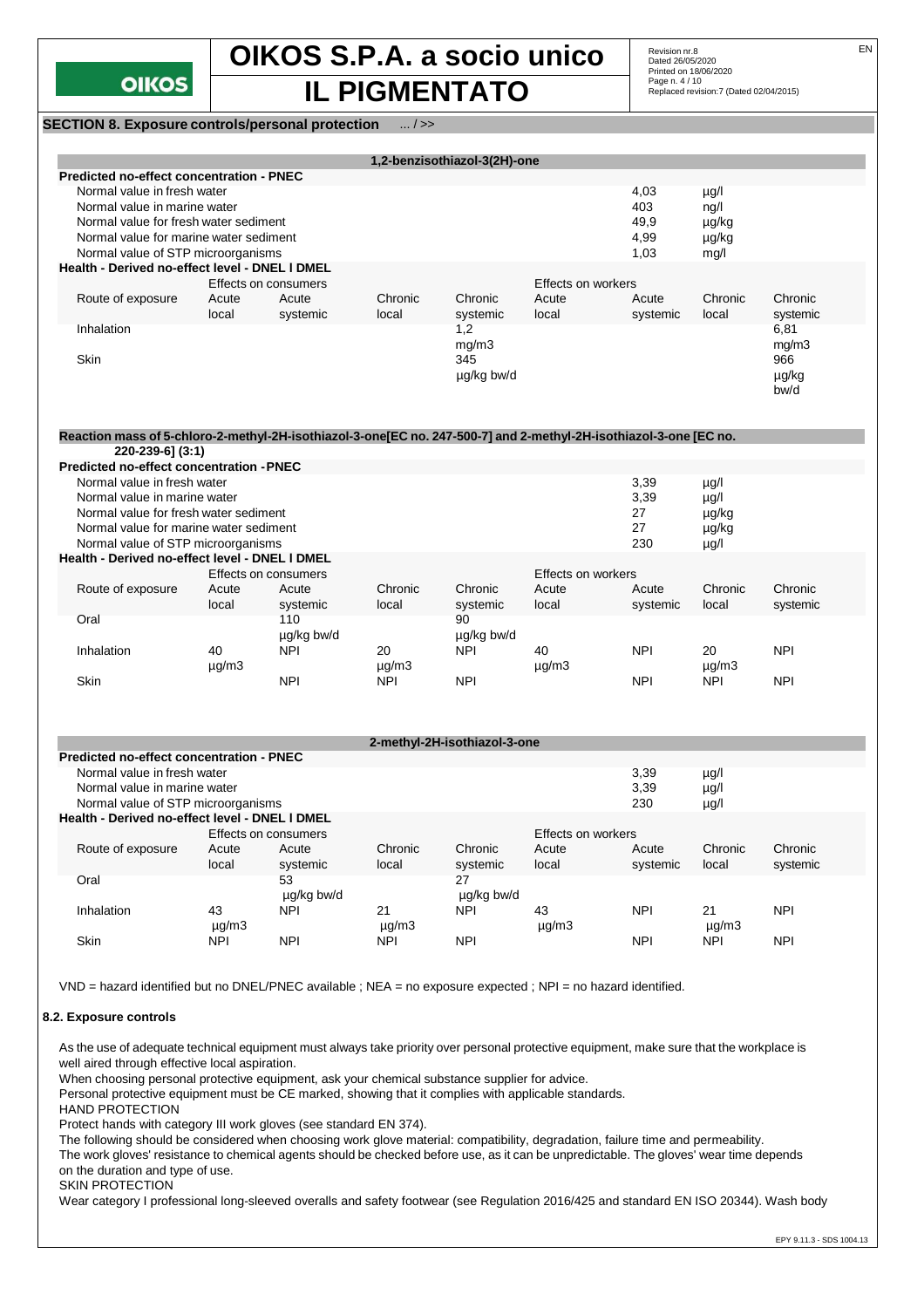

**IL PIGMENTATO** 

Revision nr.8<br>Dated 26/05/2020 Printed on 18/06/2020 Page n. 5 / 10<br>Replaced revision:7 (Dated 02/04/2015)

#### **SECTION 8. Exposure controls/personal protection** ... / >>

with soap and water after removing protective clothing.

EYE PROTECTION

Wear airtight protective goggles (see standard EN 166).

RESPIRATORY PROTECTION

If the threshold value (e.g. TLV-TWA) is exceeded for the substance or one of the substances present in the product, use a mask with a type A filter whose class (1, 2 or 3) must be chosen according to the limit of use concentration. (see standard EN 14387). In the presence of gases or vapours of various kinds and/or gases or vapours containing particulate (aerosol sprays, fumes, mists, etc.) combined filters are required.

Respiratory protection devices must be used if the technical measures adopted are not suitable for restricting the worker's exposure to the threshold values considered. The protection provided by masks is in any case limited.

If the substance considered is odourless or its olfactory threshold is higher than the corresponding TLV-TWA and in the case of an emergency, wear open-circuit compressed air breathing apparatus (in compliance with standard EN 137) or external air-intake breathing apparatus (in compliance with standard EN 138). For a correct choice of respiratory protection device, see standard EN 529. ENVIRONMENTAL EXPOSURE CONTROLS

The emissions generated by manufacturing processes, including those generated by ventilation equipment, should be checked to ensure compliance with environmental standards.

#### **SECTION 9. Physical and chemical properties**

#### **9.1. Information on basic physical and chemical properties**

**Properties** Value Value Value Value Value Value Value Value Value Value Value Value Value Value Value Value Va<br>
Appearance Value Value Value Value Value Value Value Value Value Value Value Value Value Value Value Value Va Appearance<br>Colour White and the colour chart shades Odour **Contact Contact Contact Contact Contact Contact Contact Contact Contact Contact Contact Contact Contact Contact Contact Contact Contact Contact Contact Contact Contact Contact Contact Contact Contact Contact Contact** Odour threshold Not available pH 8,5-9 Melting point / freezing point Mot available<br>
Initial holling point  $\sim$  100 °C Initial boiling point  $\begin{array}{ccc} \text{100} & \text{100} & \text{100} \\ \text{101} & \text{100} & \text{100} \\ \text{101} & \text{101} & \text{100} \end{array}$ Boiling range Not applicable<br>Not available Evaporation Rate<br>
Flammability of solids and gases<br>
not flammable Flammability of solids and gases<br>
Lower inflammability limit<br>
Not applicable Lower inflammability limit Upper inflammability limit<br>
Lower explosive limit<br>
Not applicable Lower explosive limit Upper explosive limit<br>
Vapour pressure<br>
Vapour pressure<br>
Vapour pressure Vapour pressure and the Not available Vapour density and the Not available Vapour density of the Not available Vapour density Not available to the Not available Not available to the Not available Not available Not available Not available not available not available not available not available not available not available not availab Relative density Solubility<br>
Partition coefficient: n-octanol/water<br>
Mot available<br>
Not available Partition coefficient: n-octanol/water **Not available**<br>
Auto-ignition temperature **Not applicable** Auto-ignition temperature Decomposition temperature Not available Viscosity 21000 cps<br>
Explosive properties example and the contract of a contract properties Explosive properties Oxidising properties not applicable Information

#### **9.2. Otherinformation**

Information not available

#### **SECTION 10. Stability and reactivity**

#### **10.1. Reactivity**

There are no particular risks of reaction with other substances in normal conditions of use.

#### **10.2. Chemical stability**

The product is stable in normal conditions of use and storage.

#### **10.3. Possibility of hazardous reactions**

No hazardous reactions are foreseeable in normal conditions of use and storage.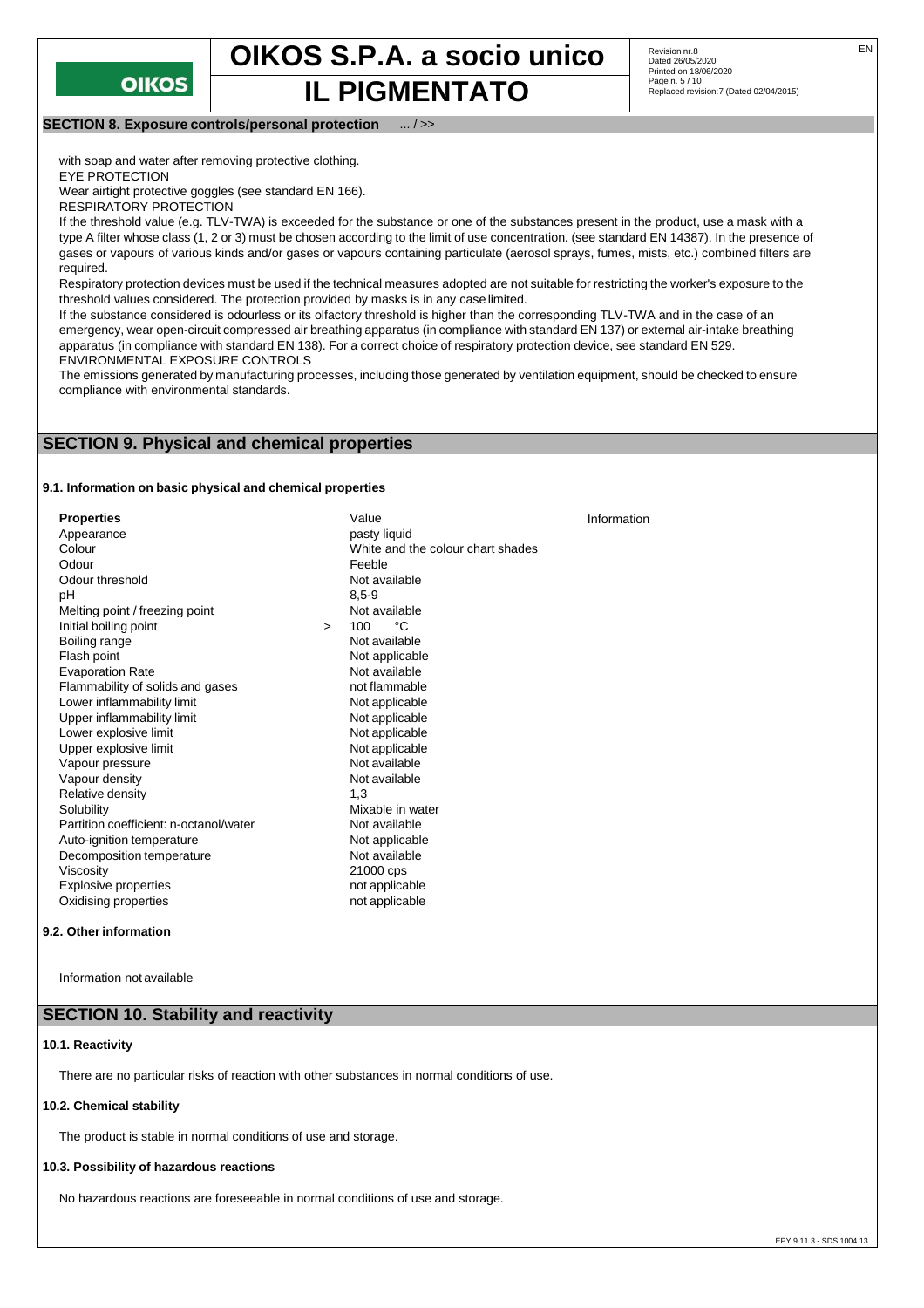

**IL PIGMENTATO** 

#### **SECTION 10. Stability and reactivity** ... / >>

#### **10.4. Conditions to avoid**

None in particular. However the usual precautions used for chemical products should be respected.

#### **10.5. Incompatible materials**

Information not available

#### **10.6. Hazardous decomposition products**

Information not available

#### **SECTION 11. Toxicological information**

In the absence of experimental data for the product itself, health hazards are evaluated according to the properties of the substances it contains, using the criteria specified in the applicable regulation for classification.

It is therefore necessary to take into account the concentration of the individual hazardous substances indicated in section 3, to evaluate the toxicological effects of exposure to the product.

#### **11.1. Information on toxicological effects**

Metabolism, toxicokinetics, mechanism of action and other information

Information not available

Information on likely routes of exposure

Information not available

Delayed and immediate effects as well as chronic effects from short and long-term exposure

Information not available

Interactive effects

Information not available

ACUTE TOXICITY

LC50 (Inhalation) of the mixture: Not classified (no significant component) LD50 (Oral) of the mixture:  $\Box$ <br>
LD50 (Dermal) of the mixture: Not classified (no significant component) Not classified (no significant component)

Reaction mass of 5-chloro-2-methyl-2H-isothiazol-3-one[EC no. 247-500-7] and 2-methyl-2H-isothiazol-3-one [EC no. 220-239-6] (3:1)

LD50 (Oral)  $> 64$  mg/kg bw 64-561 (rat)<br>LD50 (Dermal)  $\sim$  1008 mg/kg bw (rat) 1008 mg/kg bw (rat) LC50 (Inhalation) > 171 mg/m3 171-2360 (rat)

1,2-benzisothiazol-3(2H)-one LD50 (Oral) > 490 mg/kg bw 490-670 (rat) LD50 (Dermal) 2000 mg/kg bw (rat)

#### SKIN CORROSION / IRRITATION

Does not meet the classification criteria for this hazard class

#### SERIOUS EYE DAMAGE / IRRITATION

Does not meet the classification criteria for this hazard class

#### RESPIRATORY OR SKIN SENSITISATION

May produce an allergic reaction. Contains: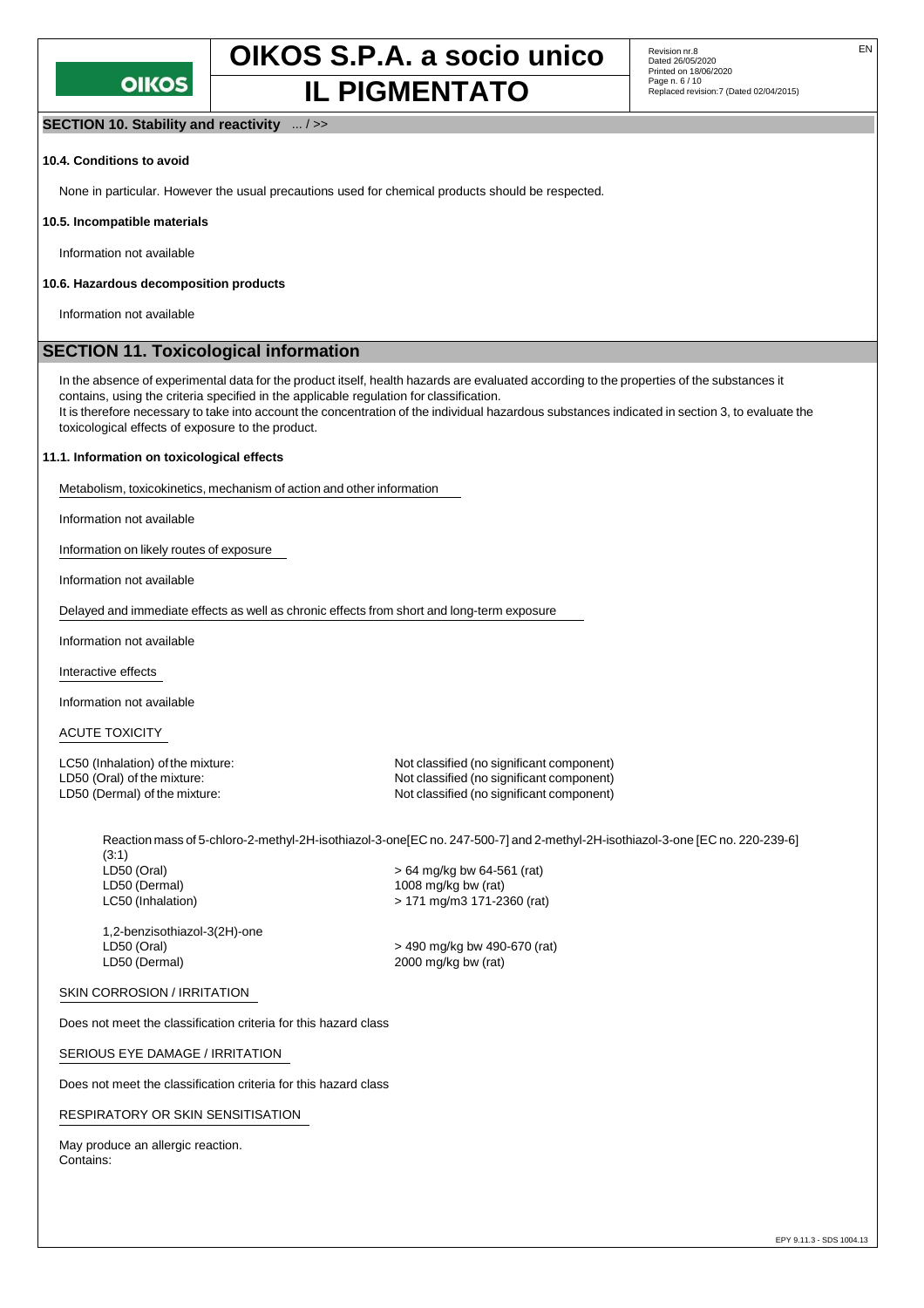

## **IL PIGMENTATO** Replaced revision:7 (Dated 02/04/2015)

#### **SECTION 11. Toxicological information** ... / >>

2-methyl-2H-isothiazol-3-one

Reaction mass of 5-chloro-2-methyl-2H-isothiazol-3-one[EC no. 247-500-7] and 2-methyl-2H-isothiazol-3-one [EC no. 220-239-6] (3:1) 1,2-benzisothiazol-3(2H)-one

#### GERM CELL MUTAGENICITY

Does not meet the classification criteria for this hazard class

#### CARCINOGENICITY

Does not meet the classification criteria for this hazard class

#### REPRODUCTIVE TOXICITY

Does not meet the classification criteria for this hazard class

#### STOT - SINGLE EXPOSURE

Does not meet the classification criteria for this hazard class

#### STOT - REPEATED EXPOSURE

Does not meet the classification criteria for this hazard class

#### ASPIRATION HAZARD

Does not meet the classification criteria for this hazard class

#### **SECTION 12. Ecological information**

No specific data are available for this product. Handle it according to good working practices. Avoid littering. Do not contaminate soil and waterways. Inform the competent authorities, should the product reach waterways or contaminate soil or vegetation. Please take all the proper measures to reduce harmful effects on aquifers.

#### **12.1. Toxicity**

|                                         | Reaction mass of 5-chloro-2-methyl-2H-isothiazol-3-one[EC no. 247-500-7] and 2-methyl-2H-isothiazol-3-one [EC no. 220-239-6] (3:1) |
|-----------------------------------------|------------------------------------------------------------------------------------------------------------------------------------|
| LC50 - for Fish                         | > 190 µg/l 190-330                                                                                                                 |
| EC50 - for Crustacea                    | $> 7$ µg/l 7-160                                                                                                                   |
| EC50 - for Algae / Aguatic Plants       | $> 6.3$ µg/l 6.3-27.3                                                                                                              |
| Chronic NOEC for Fish                   | 46.4 µg/l 35 days                                                                                                                  |
| Chronic NOEC for Crustacea              | $> 111 \mu q/l 11.1 - 1050$                                                                                                        |
| 1,2-benzisothiazol-3(2H)-one            |                                                                                                                                    |
| LC50 - for Fish                         | $> 2,15$ mg/l 2,15-22                                                                                                              |
| EC50 - for Crustacea                    | $> 2.9$ mg/l 2.9-2.94                                                                                                              |
| EC50 - for Algae / Aguatic Plants       | > 70 µg/l 70-150                                                                                                                   |
| Chronic NOEC for Algae / Aquatic Plants | $>$ 40.3 $\mu$ g/l 40-55                                                                                                           |
| 2-methyl-2H-isothiazol-3-one            |                                                                                                                                    |
| LC50 - for Fish                         | $> 4.77$ mg/l 4.77-6                                                                                                               |
| EC50 - for Crustacea                    | $1,6 \text{ mq/l}$                                                                                                                 |
| Chronic NOEC for Crustacea              | $> 44.2$ µg/l 44.2-550 (21 days)                                                                                                   |
| 2.2. Persistence and degradability      |                                                                                                                                    |
|                                         |                                                                                                                                    |

Reaction mass of 5-chloro-2-methyl-2H-isothiazol-3-one[EC no. 247-500-7] and 2-methyl-2H-isothiazol-3-one [EC no. 220-239-6] (3:1) Rapidly degradable

1,2-benzisothiazol-3(2H)-one Rapidly degradable

2-methyl-2H-isothiazol-3-one Rapidly degradable

#### **12.3. Bioaccumulative potential**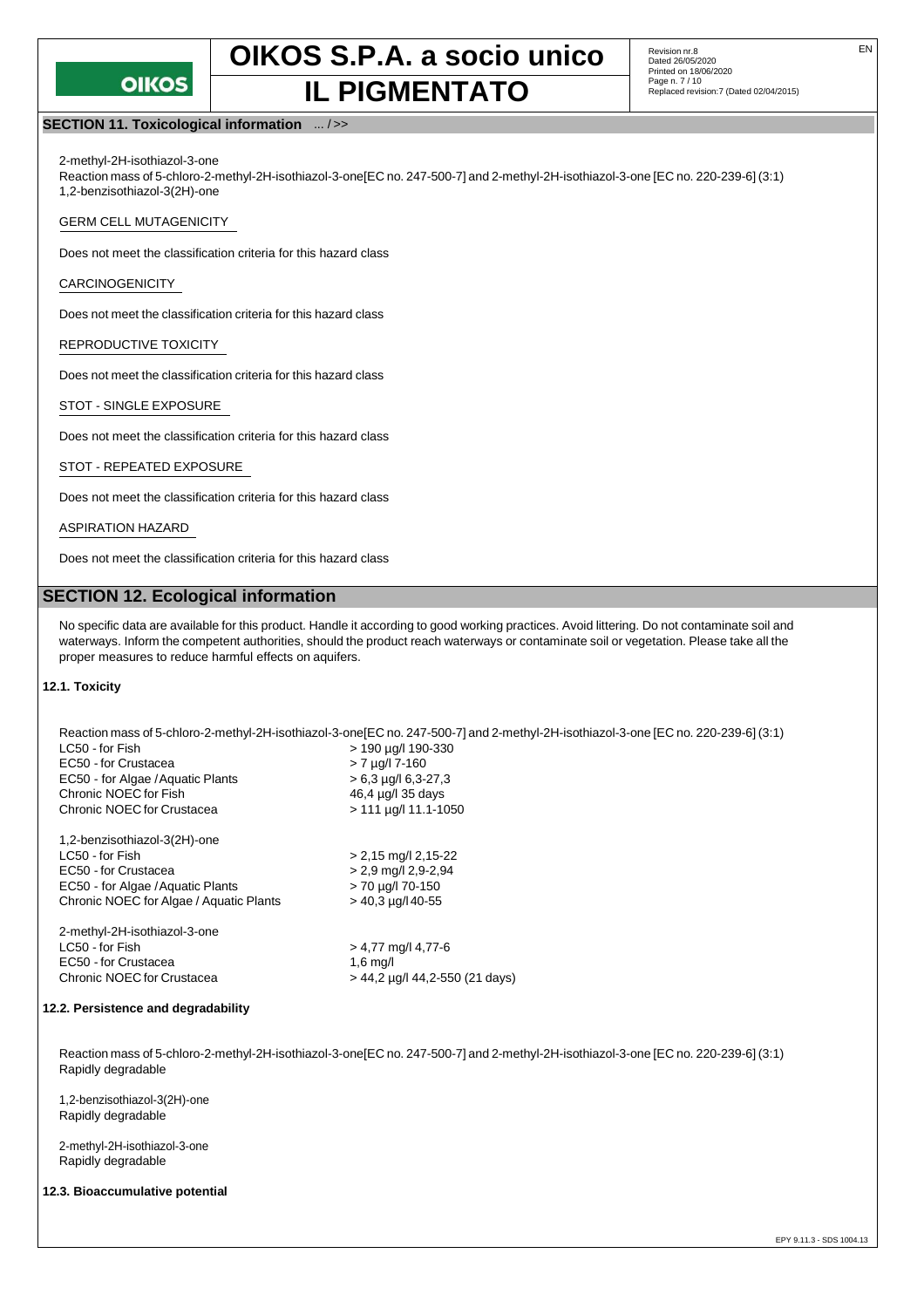#### **SECTION 12. Ecological information** ... / >>

Information not available

#### **12.4. Mobility in soil**

Information not available

#### **12.5. Results of PBT and vPvB assessment**

On the basis of available data, the product does not contain any PBT or vPvB in percentage greater than 0,1%.

#### **12.6. Other adverse effects**

Information not available

#### **SECTION 13. Disposal considerations**

#### **13.1. Waste treatment methods**

Reuse, when possible. Neat product residues should be considered special non-hazardous waste. Disposal must be performed through an authorised waste management firm, in compliance with national and local regulations. CONTAMINATED PACKAGING

Contaminated packaging must be recovered or disposed of in compliance with national waste management regulations.

#### **SECTION 14. Transport information**

The product is not dangerous under current provisions of the Code of International Carriage of Dangerous Goods by Road (ADR) and by Rail (RID), of the International Maritime Dangerous Goods Code (IMDG), and of the International Air Transport Association (IATA) regulations.

#### **14.1. UN number**

Not applicable **14.2. UN proper shipping name**

Not applicable **14.3. Transport hazard class(es)**

Not applicable **14.4. Packing group**

Not applicable **14.5. Environmental hazards**

Not applicable **14.6. Special precautions for user**

Not applicable

**14.7. Transport in bulk according to Annex II of Marpol and the IBC Code**

Information not relevant

#### **SECTION 15. Regulatory information**

#### **15.1. Safety, health and environmental regulationsllegislation specific for the substance or mixture**

Seveso Category - Directive 2012/18/EC: None

Restrictions relating to the product or contained substances pursuant to Annex XVII to EC Regulation 1907/2006

**None** 

Substances in Candidate List (Art. 59 REACH)

On the basis of available data, the product does not contain any SVHC in percentage greater than 0,1%.

Substances subject to authorisation (Annex XIV REACH)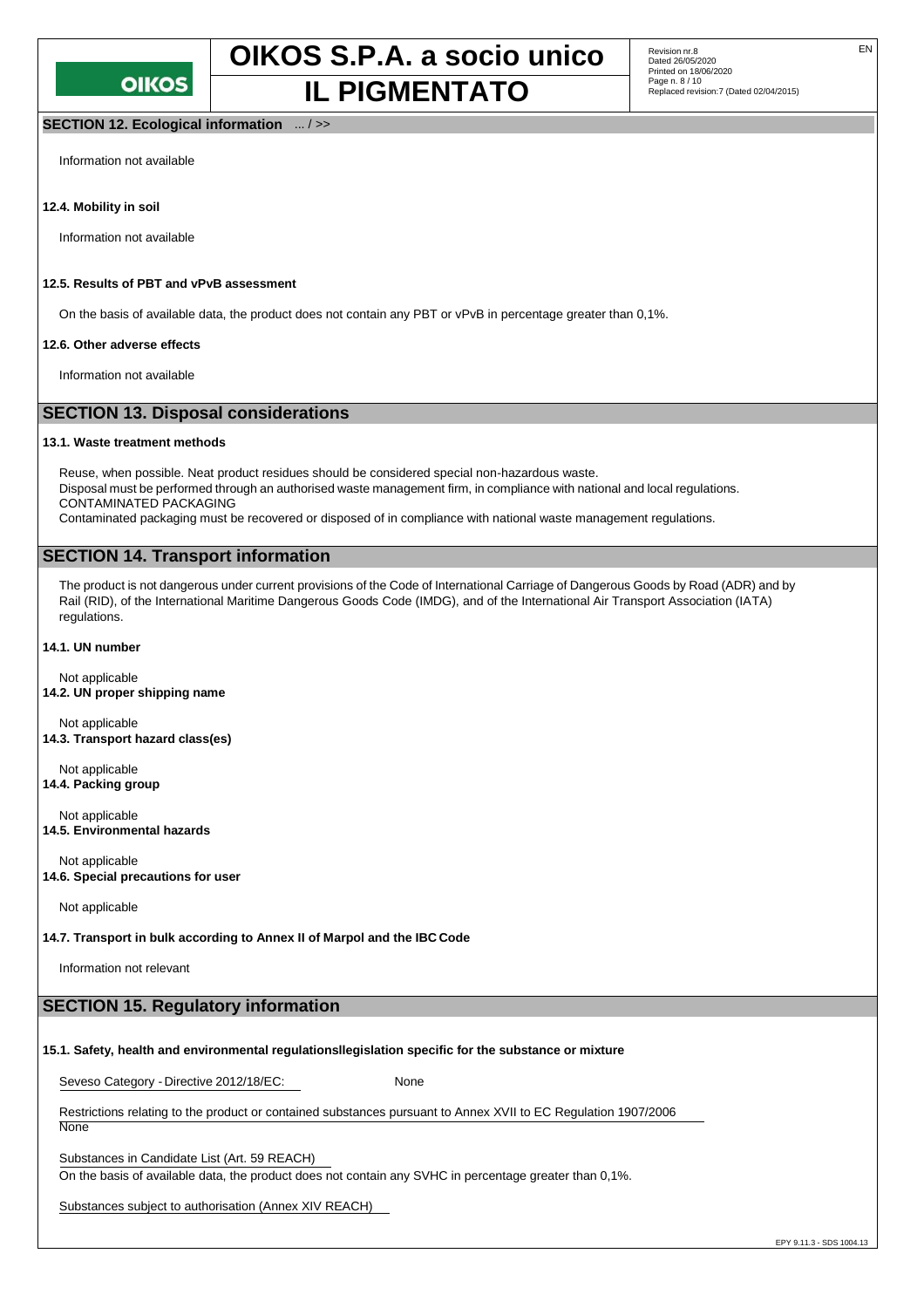

## **OIKOS S.P.A. a socio unico** Revision nr.8 **IL PIGMENTATO** Page n. 9/10 Page n. 9/10

Revision nr.8<br>Dated 26/05/2020 Printed on 18/06/2020 Page n. 9 / 10

#### **SECTION 15. Regulatory information** ... / >>

#### None

Substances subject to exportation reporting pursuant to (EC) Reg. 649/2012: None

Substances subject to the Rotterdam Convention:

None

Substances subject to the Stockholm Convention: None

Healthcare controls Information not available

VOC (Directive 2004/42/EC) : Binding primers.

German regulation on the classification of substances hazardous to water (AwSV, vom 18. April 2017) WGK 1: Low hazard to waters

#### **15.2. Chemical safety assessment**

A chemical safety assessment has not been performed for the preparation/for the substances indicated in section 3.

#### **SECTION 16. Other information**

Text of hazard (H) indications mentioned in section 2-3 of the sheet:

| <b>Acute Tox. 1</b>      | Acute toxicity, category 1                                         |
|--------------------------|--------------------------------------------------------------------|
| <b>Acute Tox. 2</b>      | Acute toxicity, category 2                                         |
| Acute Tox. 3             | Acute toxicity, category 3                                         |
| Acute Tox. 4             | Acute toxicity, category 4                                         |
| Skin Corr. 1B            | Skin corrosion, category 1B                                        |
| <b>Skin Corr. 1</b>      | Skin corrosion, category 1                                         |
| Eye Dam. 1               | Serious eye damage, category 1                                     |
| Skin Irrit. 2            | Skin irritation, category 2                                        |
| <b>Skin Sens. 1</b>      | Skin sensitization, category 1                                     |
| <b>Aquatic Acute 1</b>   | Hazardous to the aquatic environment, acute toxicity, category 1   |
| <b>Aquatic Chronic 1</b> | Hazardous to the aquatic environment, chronic toxicity, category 1 |
| <b>Aquatic Chronic 2</b> | Hazardous to the aquatic environment, chronic toxicity, category 2 |
| H330                     | Fatal if inhaled.                                                  |
| H310                     | Fatal in contact with skin.                                        |
| H330                     | Fatal if inhaled.                                                  |
| H301                     | Toxic if swallowed.                                                |
| H311                     | Toxic in contact with skin.                                        |
| H302                     | Harmful if swallowed.                                              |
| H314                     | Causes severe skin burns and eye damage.                           |
| H318                     | Causes serious eye damage.                                         |
| H315                     | Causes skin irritation.                                            |
| H317                     | May cause an allergic skin reaction.                               |
| H400                     | Very toxic to aquatic life.                                        |
| H410                     | Very toxic to aquatic life with long lasting effects.              |
| H411                     | Toxic to aquatic life with long lasting effects.                   |
| <b>EUH071</b>            | Corrosive to the respiratory tract.                                |
| <b>EUH210</b>            | Safety data sheet available on request.                            |

LEGEND:

- ADR: European Agreement concerning the carriage of Dangerous goods by Road
- CAS NUMBER: Chemical Abstract Service Number
- CE50: Effective concentration (required to induce a 50% effect)
- CE NUMBER: Identifier in ESIS (European archive of existing substances)
- CLP: EC Regulation 1272/2008
- DNEL: Derived No Effect Level
- EmS: Emergency Schedule
- GHS: Globally Harmonized System of classification and labeling of chemicals
- IATA DGR: International Air Transport Association Dangerous Goods Regulation
- IC50: Immobilization Concentration 50%
- IMDG: International Maritime Code for dangerous goods